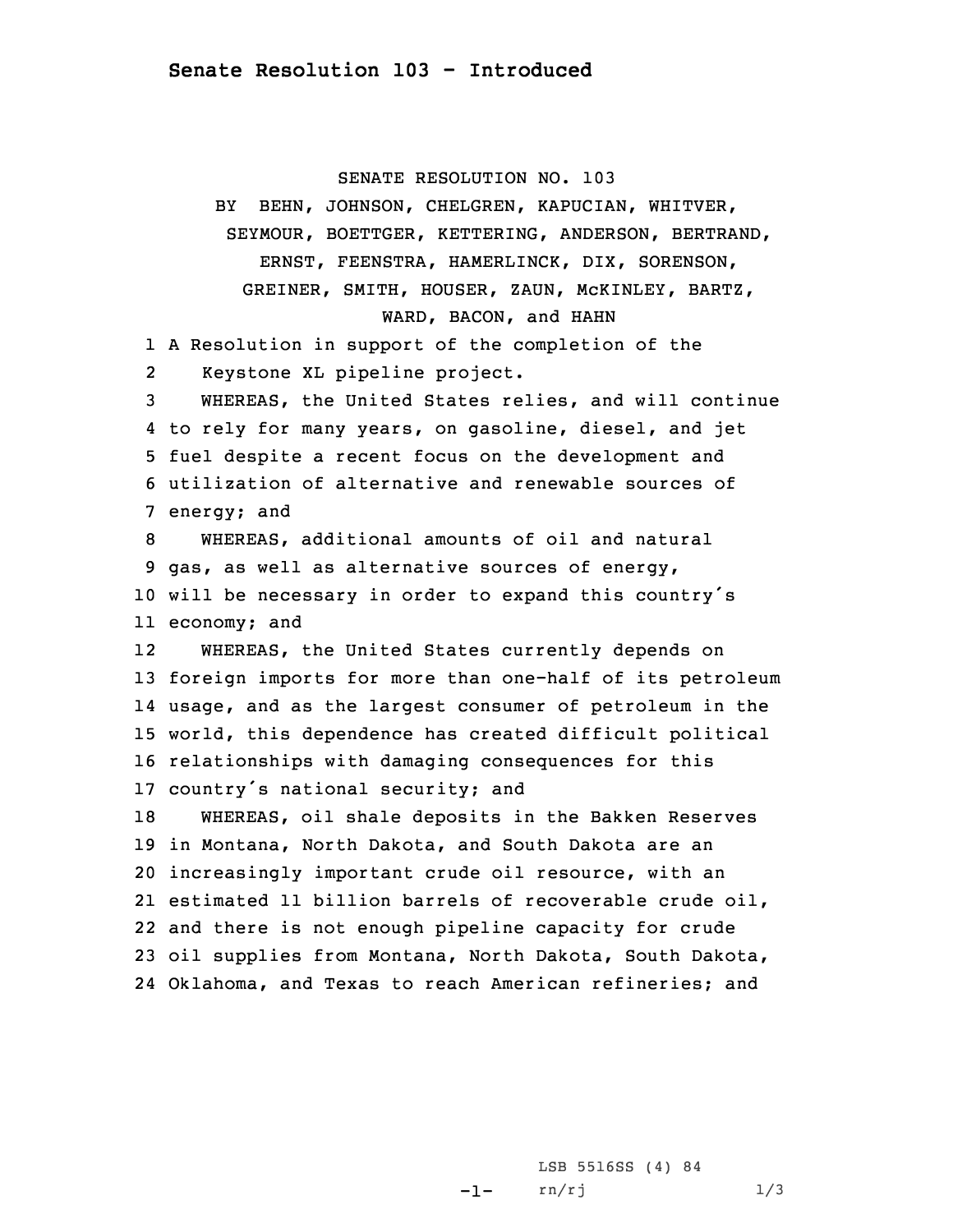WHEREAS, Canadian oil reserves contain an estimated 173 billion barrels of recoverable oil, and Canada is the single largest supplier of oil to the United States at 2.62 million barrels per day, and Canada has the capacity to significantly increase this rate; and 2WHEREAS, the Keystone XL pipeline will, when completed, carry 700,000 barrels of North American oil to American refineries in the Gulf Coast region and the construction of the pipeline will create an estimated 120,000 jobs nationwide, generate \$20 billion in economic growth, and generate millions of dollars in government receipts; and WHEREAS, <sup>a</sup> recent study by the United States Department of Energy found that increasing oil deliveries to American refineries from Montana, North Dakota, South Dakota, Texas, Oklahoma, and Alberta, Canada, to American refineries has the potential to substantially reduce this country's dependency on foreign energy sources; and WHEREAS, Canada sends more than 99 percent of its oil exports to the United States, the bulk of which goes to midwestern refineries, oil companies are investing huge sums to expand and upgrade refineries in the Midwest and elsewhere to make gasoline and other refined products from Canadian oil, and these expansion and upgrade projects will create many construction jobs over the next five years, and add to Iowa's gross state product; and WHEREAS, the same money used to purchase North

26 American oil will likely later be spent directly on

 $-2-$ LSB 5516SS (4) 84 rn/rj 2/3